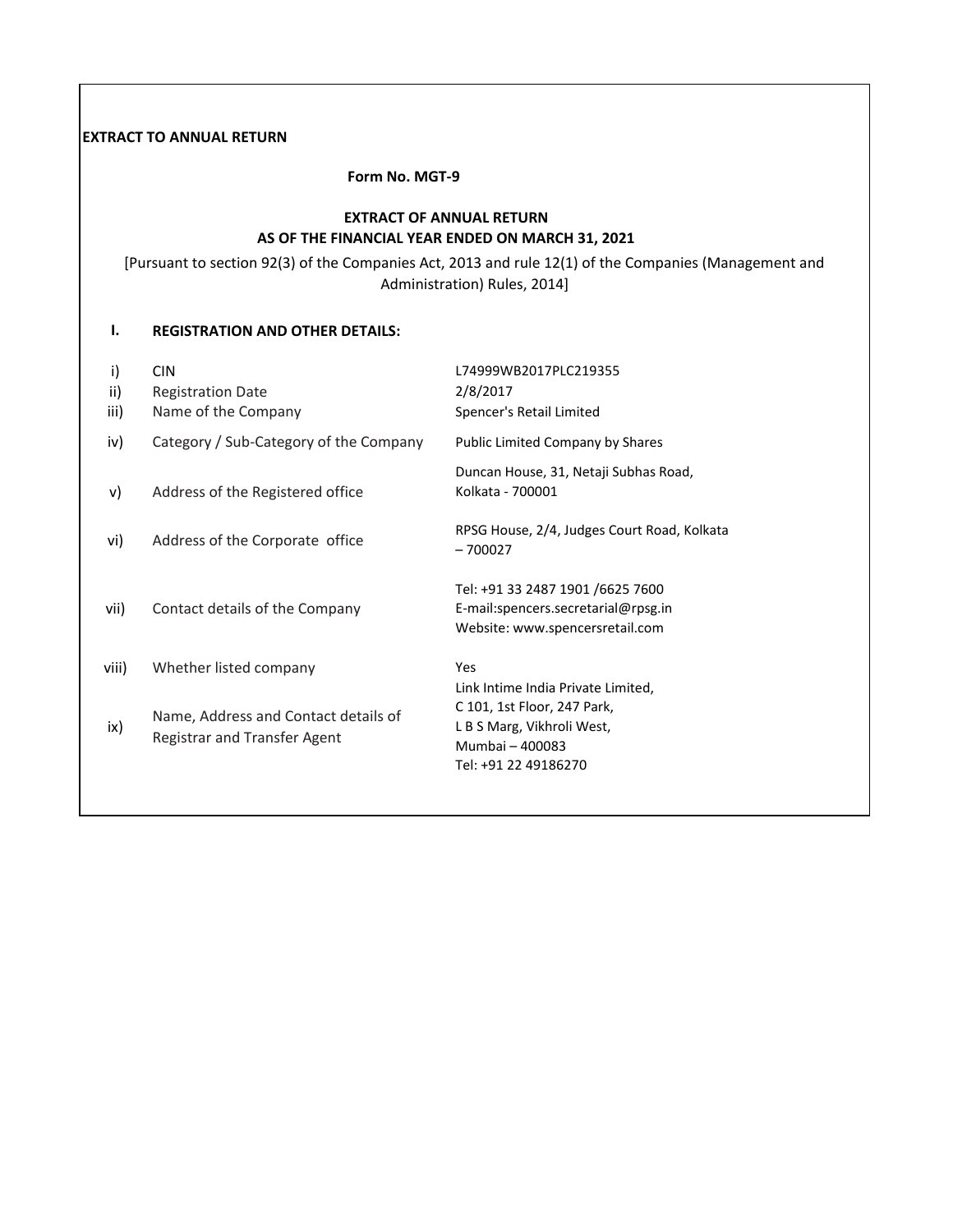#### **II. PRINCIPAL BUSINESS ACTIVITIES OF THE COMPANY**

All the business activities contributing 10% or more of the total turnover of the company are given below: -

| SI. |                                                                | <b>NIC Code of the</b> | % to total turnover of the |
|-----|----------------------------------------------------------------|------------------------|----------------------------|
| No. | Name and Description of main products/services product/service |                        | <b>Icompany</b>            |
|     | Retail Business                                                |                        | 100%                       |

#### **III. PARTICULARS OF HOLDING, SUBSIDIARY AND ASSOCIATE COMPANIES -**

| SI.<br>No. | Name and Address of the Company                                                                      | <b>CIN / GLN</b>       | Holding / Subsidiary /<br>Associate | % of shares held | <b>Applicable</b><br><b>Section</b> |
|------------|------------------------------------------------------------------------------------------------------|------------------------|-------------------------------------|------------------|-------------------------------------|
|            | Omnipresent Retail India Private Limited<br>Duncan House, 31 Netaji Subhas Road, Kolkata -<br>700001 | IU51909WB2011PTC242691 | Wholly Owned Subsidiary             | 100%             | 2(87)                               |
|            | Natures Basket Limited<br>Duncan House, 31 Netaji Subhas Road, Kolkata -<br>700001                   | IU15310WB2008PLC244411 | Wholly Owned Subsidiary             | 100%             | 2(87)                               |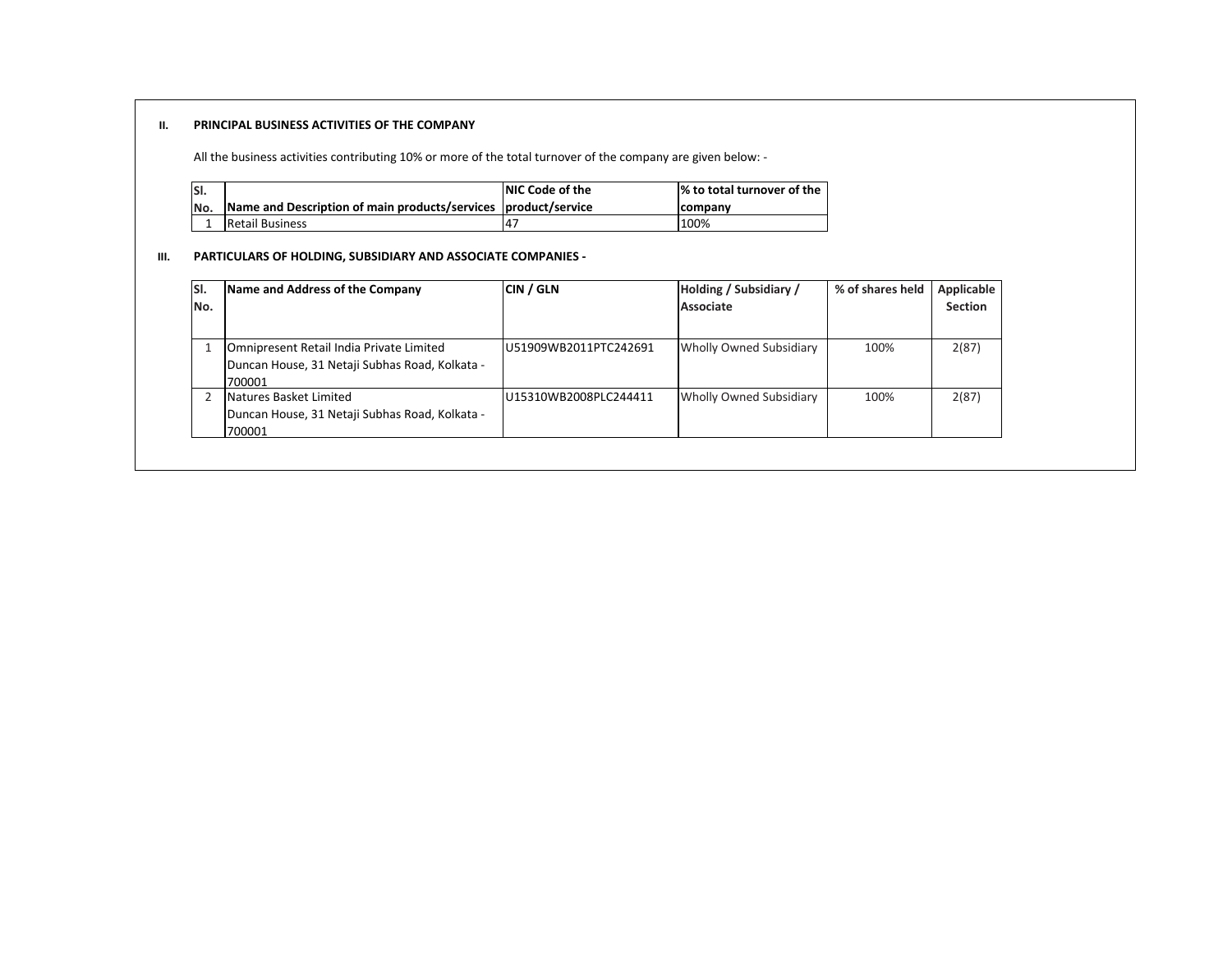## **IV. SHARE HOLDING PATTERN (Equity Share Capital Breakup as percentage of Total Equity) i. Category-wise Share holding**

| SI.<br>No. | <b>Category of Shareholders</b>                                                  |            |          | No. of Shares held at the beginning of the year |                             |            | No. of Shares held at the end of the year |              |                             | % Change<br>during the<br>year |
|------------|----------------------------------------------------------------------------------|------------|----------|-------------------------------------------------|-----------------------------|------------|-------------------------------------------|--------------|-----------------------------|--------------------------------|
|            |                                                                                  | Demat      | Physical | <b>Total</b>                                    | % of Total<br><b>Shares</b> | Demat      | <b>Physical</b>                           | <b>Total</b> | % of Total<br><b>Shares</b> |                                |
| (A)        | <b>Shareholding of Promoter and Promoter Group</b>                               |            |          |                                                 |                             |            |                                           |              |                             |                                |
| $[1]$      | Indian                                                                           |            |          |                                                 |                             |            |                                           |              |                             |                                |
| (a)        | Individuals / Hindu Undivided Family                                             | 170,530    |          | 170,530                                         | 0.21                        | 193,265    |                                           | 193,265      | 0.21                        |                                |
| (b)        | Central Government / State Government(s)                                         |            |          |                                                 |                             |            |                                           |              |                             |                                |
| (c)        | Financial Institutions / Banks                                                   |            |          |                                                 |                             |            |                                           |              |                             |                                |
| (d)        | Any Other (Specify)                                                              |            |          |                                                 |                             |            |                                           |              |                             |                                |
|            | <b>Bodies Corporate</b>                                                          | 43,338,374 |          | 43,338,374                                      | 54.49                       | 50,742,342 |                                           | 50,742,342   | 56.30                       | 1.81                           |
|            | Sub Total (A)(1)                                                                 | 43,508,904 |          | 43,508,904                                      | 54.70                       | 50,935,607 |                                           | 50,935,607   | 56.51                       | 1.81                           |
| $[2]$      | Foreign                                                                          |            |          |                                                 |                             |            |                                           |              |                             |                                |
| (a)        | Individuals (Non-Resident Individuals / Foreign Individuals)                     |            |          |                                                 |                             |            |                                           |              |                             |                                |
| (b)        | Government                                                                       |            |          |                                                 |                             |            |                                           |              |                             |                                |
| (c)        | Institutions                                                                     |            |          |                                                 |                             |            |                                           |              |                             |                                |
| (d)        | Foreign Portfolio Investor                                                       |            |          |                                                 |                             |            |                                           |              |                             |                                |
| (e)        | Any Other (Specify)                                                              |            |          |                                                 |                             |            |                                           |              |                             |                                |
|            | Sub Total (A)(2)                                                                 |            |          |                                                 |                             |            |                                           |              |                             |                                |
|            | <b>Total Shareholding of Promoter and Promoter</b>                               |            |          |                                                 | 54.70                       |            |                                           |              | 56.51                       | 1.81                           |
|            | $Group(A)=(A)(1)+(A)(2)$                                                         | 43,508,904 |          | 43,508,904                                      |                             | 50,935,607 |                                           | 50,935,607   |                             |                                |
| (B)        | <b>Public Shareholding</b>                                                       |            |          |                                                 |                             |            |                                           |              |                             |                                |
| $[1]$      | Institutions                                                                     |            |          |                                                 |                             |            |                                           |              |                             |                                |
| (a)        | Mutual Funds / UTI                                                               | 575,557    | 1,641    | 577,198                                         | 0.73                        | 402,170    | 1,641                                     | 403,811      | 0.45                        | (0.28)                         |
| (b)        | Venture Capital Funds                                                            |            |          |                                                 |                             |            |                                           |              |                             |                                |
| (c)        | Alternate Investment Funds                                                       | 461,855    |          | 461,855                                         | 0.58                        |            |                                           |              |                             | (0.58)                         |
| (d)        | Foreign Venture Capital Investors                                                |            |          |                                                 |                             |            |                                           |              |                             |                                |
| (e)        | Foreign Portfolio Investor                                                       | 3,788,110  | 3,720    | 3,791,830                                       | 4.77                        | 4,719,723  | 3,720                                     | 4,723,443    | 5.24                        | 0.47                           |
| (f)        | Financial Institutions / Banks                                                   | 423,655    | 4,685    | 428,340                                         | 0.54                        | 401        | 4,685                                     | 5,086        | 0.01                        | (0.53)                         |
| (g)        | <b>Insurance Companies</b>                                                       | 1,872,094  | 3,390    | 1,875,484                                       | 2.36                        | 1,872,026  | 3,390                                     | 1,875,416    | 2.08                        | (0.28)                         |
| (h)        | Provident Funds/ Pension Funds                                                   |            |          |                                                 |                             |            |                                           |              |                             |                                |
| (i)        | Any Other (Specify)                                                              |            |          |                                                 |                             |            |                                           |              |                             |                                |
|            | Foreign Bank                                                                     | 554        | 9,030    | 9,584                                           | 0.01                        | 554        | 9,030                                     | 9,584        | 0.01                        | (0.00)                         |
|            | Sub Total (B)(1)                                                                 | 7,121,825  | 22,466   | 7,144,291                                       | 8.98                        | 6,994,874  | 22,466                                    | 7,017,340    | 7.79                        | (1.20)                         |
| $[2]$      | Central Government/ State Government(s)/ President of India                      |            |          |                                                 |                             |            |                                           |              |                             |                                |
|            | <b>Central Government / State Government(s)</b>                                  | 5,010      | 1,291    | 6,301                                           | 0.01                        | 5,010      | 1,291                                     | 6,301        | 0.01                        | (0.00)                         |
|            | Sub Total (B)(2)                                                                 | 5,010      | 1,291    | 6,301                                           | 0.01                        | 5,010      | 1,291                                     | 6,301        | 0.01                        | (0.00)                         |
| $[3]$      | <b>Non-Institutions</b>                                                          |            |          |                                                 |                             |            |                                           |              |                             |                                |
| (a)        | Individuals                                                                      |            |          |                                                 |                             |            |                                           |              |                             |                                |
| (i)        | Individual shareholders holding nominal share capital upto Rs. 1 lakh.           | 12,603,834 | 403,065  | 13,006,899                                      | 16.35                       | 17,441,220 | 383,788                                   | 17,825,008   | 19.78                       | 3.42                           |
| (ii)       | Individual shareholders holding nominal share capital in excess of Rs.<br>1 lakh | 5,520,902  |          | 5,520,902                                       | 6.94                        | 5,782,983  |                                           | 5,782,983    | 6.42                        | (0.53)                         |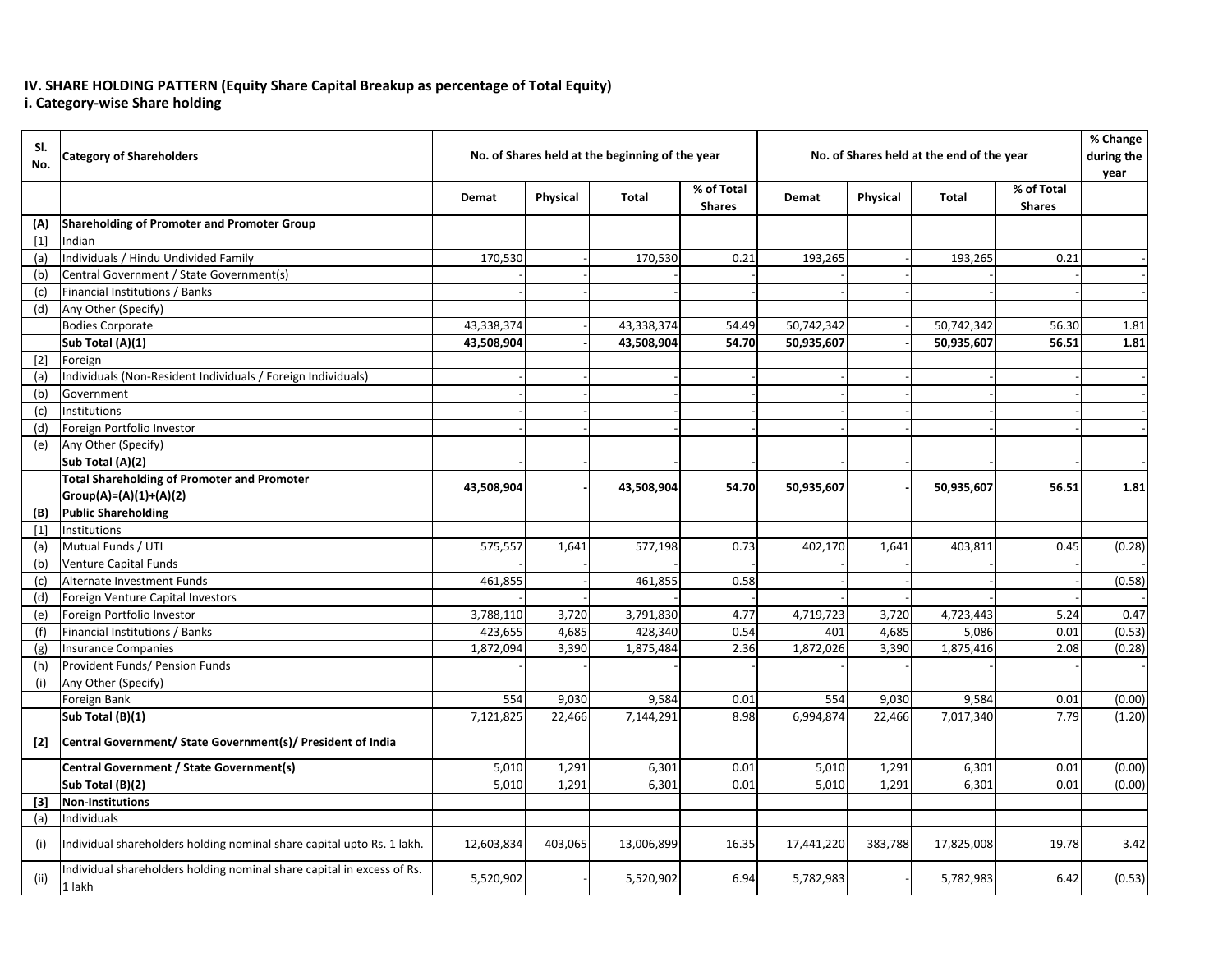## **IV. SHARE HOLDING PATTERN (Equity Share Capital Breakup as percentage of Total Equity)**

**i. Category-wise Share holding**

| SI.<br>No. | <b>Category of Shareholders</b>                                      | No. of Shares held at the beginning of the year |                 |              | No. of Shares held at the end of the year |            |                 |              | % Change<br>during the<br>year |        |
|------------|----------------------------------------------------------------------|-------------------------------------------------|-----------------|--------------|-------------------------------------------|------------|-----------------|--------------|--------------------------------|--------|
|            |                                                                      | <b>Demat</b>                                    | <b>Physical</b> | <b>Total</b> | % of Total<br><b>Shares</b>               | Demat      | <b>Physical</b> | <b>Total</b> | % of Total<br><b>Shares</b>    |        |
| (b)        | <b>NBFCs registered with RBI</b>                                     | 3,180                                           |                 | 3,180        | 0.00                                      | 3,180      |                 | 3,180        | 0.00                           | (0.00) |
| (d)        | Overseas Depositories(holding DRs) (balancing figure)                |                                                 |                 |              |                                           |            |                 |              |                                |        |
| (c)        | Any Other (Specify)                                                  |                                                 |                 |              |                                           |            |                 |              |                                |        |
| (i)        | <b>IEPF</b>                                                          | 99,992                                          |                 | 99,992       | 0.13                                      | 99,992     |                 | 99,992       | 0.11                           | (0.01) |
| (ii)       | Trusts                                                               | 43,627                                          |                 | 43,627       | 0.05                                      | 50,855     |                 | 50,855       | 0.06                           | 0.00   |
| (iii)      | <b>Foreign Nationals</b>                                             | 10,127                                          | 16,485          | 26,612       | 0.03                                      | 10,127     | 22,560          | 32,687       | 0.04                           | 0.00   |
| (iv)       | <b>Hindu Undivided Family</b>                                        | 1,698,893                                       |                 | 1,698,893    | 2.14                                      | 1,501,990  | 99              | 1,502,089    | 1.67                           | (0.47) |
| (v)        | <b>Foreign Companies</b>                                             |                                                 | 58,220          | 58,220       | 0.07                                      |            | 58,220          | 58,220       | 0.06                           | (0.01) |
| (vi)       | Non Resident Indians (Non Repat)                                     | 256,232                                         |                 | 256,232      | 0.32                                      | 324,156    |                 | 324,156      | 0.36                           | 0.04   |
| (vii)      | Non Resident Indians (Repat)                                         | 723,808                                         | 259,097         | 982,905      | 1.24                                      | 572,983    | 253,022         | 826,005      | 0.92                           | (0.32) |
| (viii)     | <b>Unclaimed Shares</b>                                              | 78,066                                          |                 | 78,066       | 0.10                                      | 78,066     |                 | 78,066       | 0.09                           | (0.01) |
| (ix)       | <b>Clearing Member</b>                                               | 671,214                                         |                 | 671,214      | 0.84                                      | 391,796    |                 | 391,796      | 0.43                           | (0.41) |
| (x)        | <b>Bodies Corporate</b>                                              | 6,407,263                                       | 20,725          | 6,427,988    | 8.08                                      | 5,180,922  | 16,802          | 5,197,724    | 5.77                           | (2.32) |
|            | Sub Total (B)(3)                                                     | 28,117,138                                      | 757,592         | 28,874,730   | 36.30                                     | 31,438,270 | 734,491         | 32,172,761   | 35.70                          | (0.61) |
|            | Total Public Shareholding(B)=(B)(1)+(B)(2)+(B)(3)                    | 35,243,973                                      | 781,349         | 36,025,322   | 45.30                                     | 38,438,154 | 758,248         | 39,196,402   | 43.49                          | (1.81) |
|            | Total (A)+(B)                                                        | 78,752,877                                      | 781,349         | 79,534,226   | 100.00                                    | 89,373,761 | 758,248         | 90,132,009   | 100.00                         |        |
| (C)        | Non Promoter - Non Public                                            |                                                 |                 |              |                                           |            |                 |              |                                |        |
|            | (C1) Shares Underlying DRs                                           |                                                 |                 |              |                                           |            |                 |              |                                |        |
| $[1]$      | Custodian/DR Holder                                                  |                                                 |                 |              |                                           |            |                 |              |                                |        |
|            | (C2) Shares Held By Employee Trust                                   |                                                 |                 |              |                                           |            |                 |              |                                |        |
| $[2]$      | Employee Benefit Trust (under SEBI (Share based Employee Benefit) Re |                                                 |                 |              |                                           |            |                 |              |                                |        |
|            | Total $(A)+(B)+(C)$                                                  | 78752877                                        | 781349          | 79534226     | 100.00                                    | 89373761   | 758248          | 90132009     | 100.00                         |        |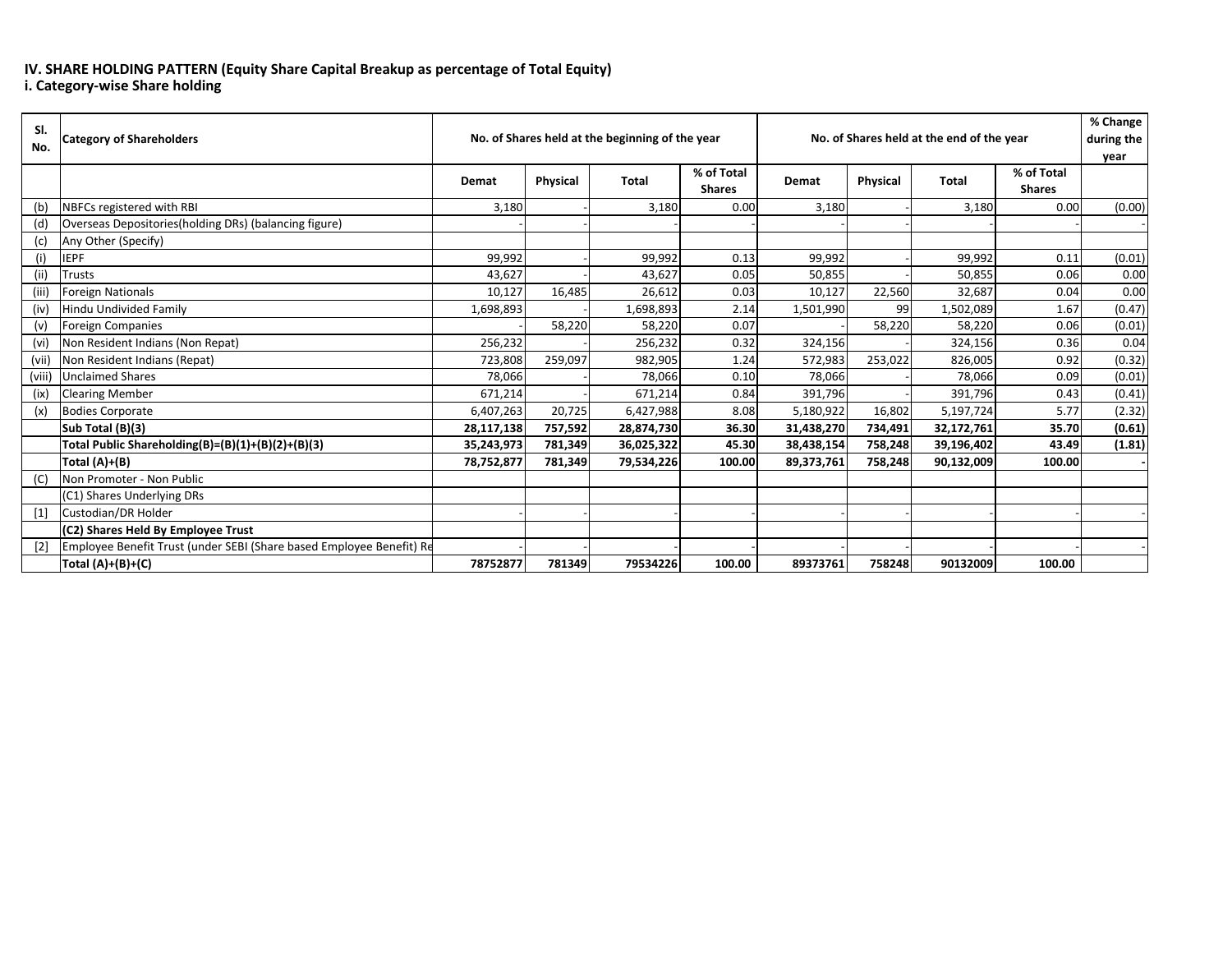| SI.No.         | <b>Shareholder's Name</b>         |                      | Shareholding at the beginning of the year |                                                                 | Shareholding at the end of the year |                                               |                                                          | % change in                            |
|----------------|-----------------------------------|----------------------|-------------------------------------------|-----------------------------------------------------------------|-------------------------------------|-----------------------------------------------|----------------------------------------------------------|----------------------------------------|
|                |                                   | <b>No. of Shares</b> | % of total<br>Shares of the<br>company    | <b>%of Shares</b><br>Pledged /<br>encumbered to<br>total shares | No. of Shares                       | % of total<br><b>Shares of the</b><br>company | %of Shares<br>Pledged /<br>encumbered to<br>total shares | share<br>holding<br>during the<br>year |
|                | RAINBOW INVESTMENTS LIMITED       | 38,032,979           | 47.82                                     |                                                                 | 39,604,042                          | 43.94                                         |                                                          |                                        |
| $\overline{2}$ | <b>STEL HOLDINGS LIMITED</b>      | 1,496,082            | 1.88                                      |                                                                 | 4,396,082                           | 4.88                                          |                                                          |                                        |
| 3              | PHILLIPS CARBON BLACK LIMITED     | 1,011,718            | 1.27                                      |                                                                 | 1,146,613                           | 1.27                                          |                                                          |                                        |
| 4              | SAREGAMA INDIA LIMITED            | 755,992              | 0.95                                      |                                                                 | 856,790                             | 0.95                                          |                                                          |                                        |
| 5              | INTEGRATED COAL MINING LIMITED    | 645,218              | 0.81                                      |                                                                 | 2,456,247                           | 2.73                                          |                                                          |                                        |
| 6              | KOLKATA METRO NETWORKS LIMITED    | 171,000              | 0.22                                      |                                                                 | 193,800                             | 0.22                                          |                                                          |                                        |
|                | <b>CASTOR INVESTMENTS LIMITED</b> | 1,200,584            | 1.51                                      |                                                                 | 2,060,661                           | 2.29                                          |                                                          |                                        |
| 18             | SANJIV GOENKA                     | 80,876               | 0.10                                      |                                                                 | 91,659                              | 0.10                                          |                                                          |                                        |
| 9              | SHASHWAT GOENKA                   | 66,844               | 0.08                                      |                                                                 | 75,756                              | 0.08                                          |                                                          |                                        |
| 10             | DOTEX MERCHANDISE PRIVATE LIMITED | 24,801               | 0.03                                      |                                                                 | 28,107                              | 0.03                                          |                                                          |                                        |
| 11             | <b>PREETI GOENKA</b>              | 15,133               | 0.02                                      |                                                                 | 17,150                              | 0.02                                          |                                                          |                                        |
| 12             | SANJIV GOENKA (HUF)               | 7,377                | 0.01                                      |                                                                 | 8,360                               | 0.01                                          |                                                          |                                        |
| 13             | <b>AVARNA JAIN</b>                | 300                  | 0.00                                      |                                                                 | 340                                 | 0.00                                          |                                                          |                                        |
|                | <b>Total</b>                      | 43,508,904           | 54.70                                     |                                                                 | 50,935,607                          | 56.51                                         |                                                          |                                        |

# **ii. Shareholding of Promoters**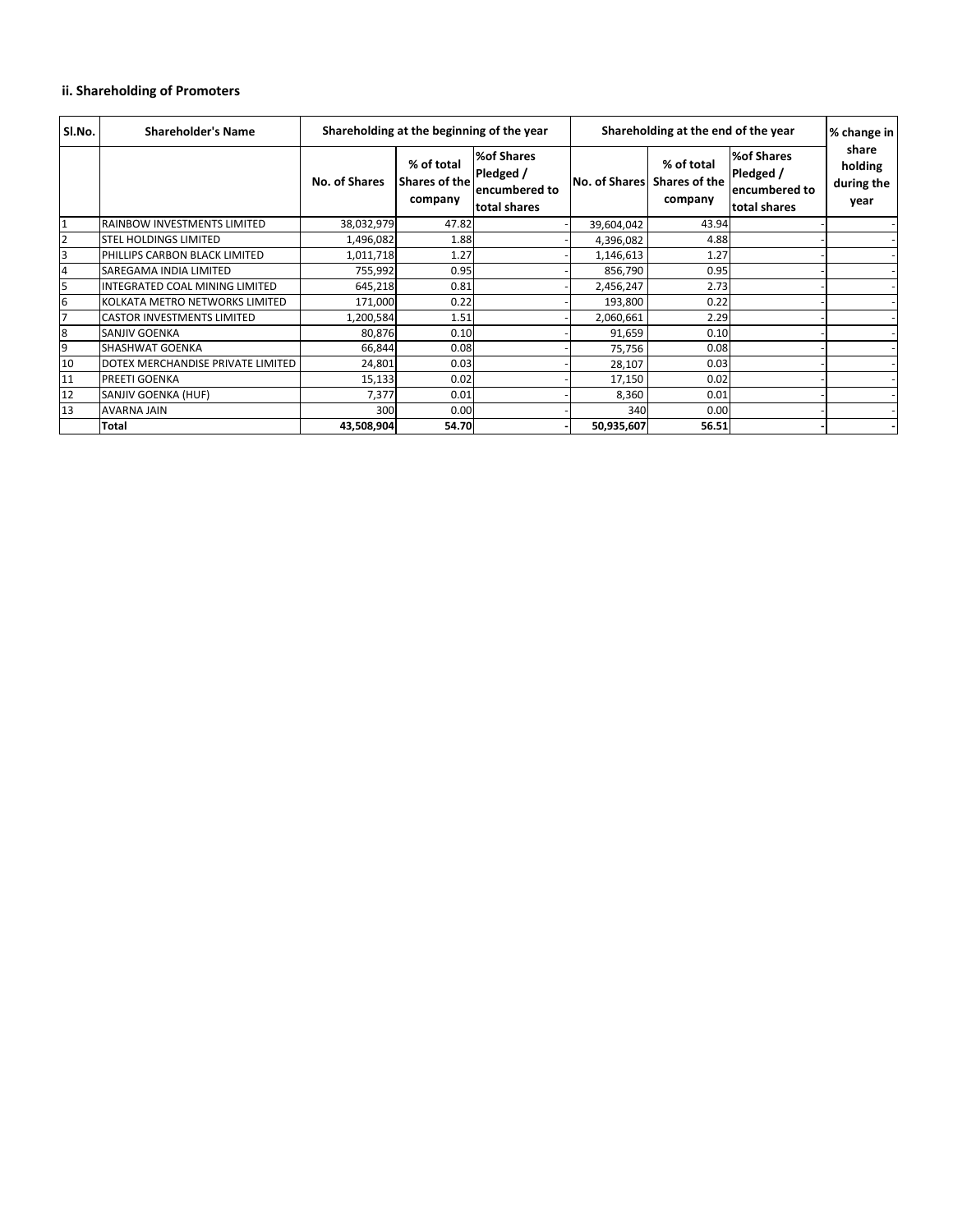# **iii. Change in Promoter Shareholding**

| SI <sub>No.</sub> | <b>Name &amp; Type of Transaction</b> | Shareholding at the       |                      | <b>Transactions</b> |                      | <b>Cumulative Shareholding</b> |                   |
|-------------------|---------------------------------------|---------------------------|----------------------|---------------------|----------------------|--------------------------------|-------------------|
|                   |                                       | beginning of the year     |                      | during the year     |                      | at the end of the year         |                   |
|                   |                                       |                           |                      |                     |                      |                                |                   |
|                   |                                       | <b>No. of Shares Held</b> | % of Total Shares of | Date of             | <b>No. of Shares</b> | <b>No. of Shares Held</b>      | % of Total Shares |
|                   |                                       |                           | the Company          | <b>Transaction</b>  |                      |                                | of the Company    |
|                   |                                       |                           |                      |                     |                      |                                |                   |
| $\mathbf{1}$      | RAINBOW INVESTMENTS LIMITED           | 38,032,979                | 42.20                |                     |                      | 38,032,979                     | 42.20             |
|                   | Transfer                              |                           |                      | 28 Aug 2020         | 1,571,063            | 39,604,042                     | 43.94             |
|                   | AT THE END OF THE YEAR                |                           |                      |                     |                      | 39,604,042                     | 43.94             |
| $\mathbf{2}$      | <b>STEL HOLDINGS LIMITED</b>          | 1,496,082                 | 1.66                 |                     |                      | 1,496,082                      | 1.66              |
|                   | Transfer                              |                           |                      | 28 Aug 2020         | 2,900,000            | 4,396,082                      | 4.88              |
|                   | AT THE END OF THE YEAR                |                           |                      |                     |                      | 4,396,082                      | 4.88              |
| 3                 | INTEGRATED COAL MINING LIMITED        | 645,218                   | 0.72                 |                     |                      | 645,218                        | 0.72              |
|                   | Transfer                              |                           |                      | 28 Aug 2020         | 1,811,029            | 2,456,247                      | 2.73              |
|                   | AT THE END OF THE YEAR                |                           |                      |                     |                      | 2,456,247                      | 2.73              |
| 4                 | <b>CASTOR INVESTMENTS LIMITED</b>     | 1,200,584                 | 1.33                 |                     |                      | 1,200,584                      | 1.33              |
|                   | Transfer                              |                           |                      | 28 Aug 2020         | 860,077              | 2,060,661                      | 2.29              |
|                   | AT THE END OF THE YEAR                |                           |                      |                     |                      | 2,060,661                      | 2.29              |
| 5.                | PHILLIPS CARBON BLACK LIMITED         | 1,011,718                 | 1.12                 |                     |                      | 1,011,718                      | 1.12              |
|                   | Transfer                              |                           |                      | 28 Aug 2020         | 134,895              | 1,146,613                      | 1.27              |
|                   | AT THE END OF THE YEAR                |                           |                      |                     |                      | 1,146,613                      | 1.27              |
| 6                 | SAREGAMA INDIA LIMITED                | 755,992                   | 0.84                 |                     |                      | 755,992                        | 0.84              |
|                   | Transfer                              |                           |                      | 28 Aug 2020         | 100,798              | 856,790                        | 0.95              |
|                   | AT THE END OF THE YEAR                |                           |                      |                     |                      | 856,790                        | 0.95              |
| $7^{\circ}$       | KOLKATA METRO NETWORKS LIMITED        | 171,000                   | 0.19                 |                     |                      | 171,000                        | 0.19              |
|                   | Transfer                              |                           |                      | 28 Aug 2020         | 22,800               | 193,800                        | 0.22              |
|                   | AT THE END OF THE YEAR                |                           |                      |                     |                      | 193,800                        | 0.22              |
| 8                 | <b>SANJIV GOENKA</b>                  | 80,876                    | 0.09                 |                     |                      | 80,876                         | 0.09              |
|                   | Transfer                              |                           |                      | 28 Aug 2020         | 10,783               | 91,659                         | 0.10              |
|                   | AT THE END OF THE YEAR                |                           |                      |                     |                      | 91,659                         | 0.10              |
| 9                 | <b>SHASHWAT GOENKA</b>                | 66,844                    | 0.07                 |                     |                      | 66,844                         | 0.07              |
|                   | Transfer                              |                           |                      | 28 Aug 2020         | 8,912                | 75,756                         | 0.08              |
|                   | AT THE END OF THE YEAR                |                           |                      |                     |                      | 75,756                         | 0.08              |
| 10                | DOTEX MERCHANDISE PRIVATE LIMITED     | 24,801                    | 0.03                 |                     |                      | 24,801                         | 0.03              |
|                   | Transfer                              |                           |                      | 28 Aug 2020         | 3,306                | 28,107                         | 0.03              |
|                   | AT THE END OF THE YEAR                |                           |                      |                     |                      | 28,107                         | 0.03              |
| 11                | PREETI GOENKA                         | 15133                     | 0.0168               |                     |                      | 15133                          | 0.0168            |
|                   | Transfer                              |                           |                      | 28 Aug 2020         | 2017                 | 17150                          | 0.019             |
|                   | AT THE END OF THE YEAR                |                           |                      |                     |                      | 17150                          | 0.019             |
| 12                | SANJIV GOENKA HUF                     | 7377                      | 0.0082               |                     |                      | 7377                           | 0.0082            |
|                   | Transfer                              |                           |                      | 28 Aug 2020         | 983                  | 8360                           | 0.0093            |
|                   | AT THE END OF THE YEAR                |                           |                      |                     |                      | 8360                           | 0.0093            |
| 13                | <b>AVARNA JAIN</b>                    | 300                       | 0.0003               |                     |                      | 300                            | 0.0003            |
|                   | Transfer                              |                           |                      | 28 Aug 2020         | 40                   | 340                            | 0.0004            |
|                   | AT THE END OF THE YEAR                |                           |                      |                     |                      | 340                            | 0.0004            |

Note: 1. Paid up Share Capital of the Company (Face Value Rs. 5.00) at the end of the year is 90132009 Shares.

2. The details of holding has been clubbed based on PAN.

3. % of total Shares of the Company is based on the paid up Capital of the Company at the end of the Year.

4. Right Issue allotment has been made on August 25, 2020 during the Year.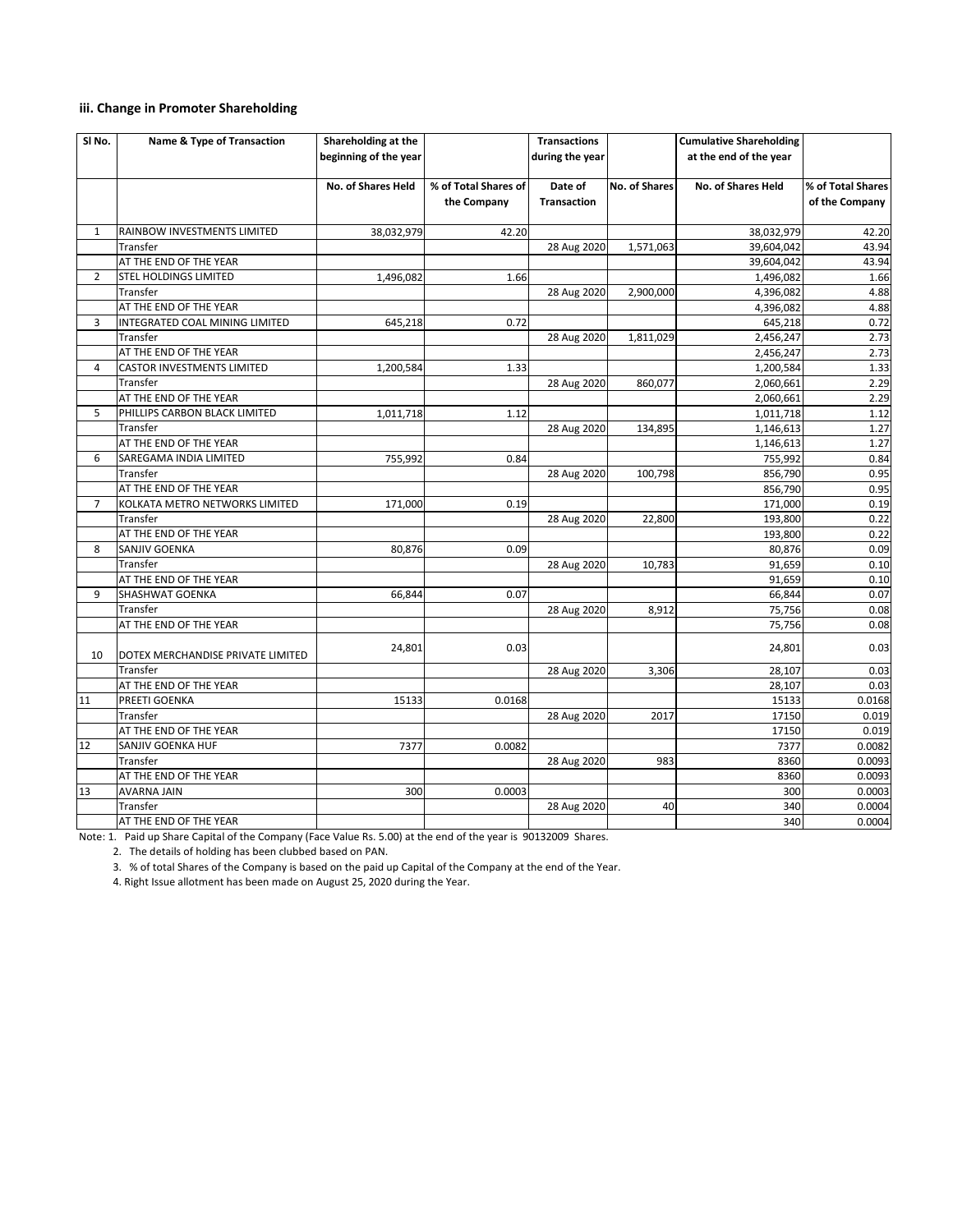| <b>SI</b>      | <b>Name &amp; Type of Transaction</b>                           |                      | Shareholding at the beginning of the | Transactions during the year |                       | <b>Cumulative Shareholding during the</b> |                            |
|----------------|-----------------------------------------------------------------|----------------------|--------------------------------------|------------------------------|-----------------------|-------------------------------------------|----------------------------|
| No.            |                                                                 | <b>No. of Shares</b> | year<br>% of Total Shares of         | Date of                      | <b>No. of Shares</b>  | year<br><b>No. of Shares Held</b>         | % of Total Shares          |
|                |                                                                 | Held                 | the Company                          | <b>Transaction</b>           |                       |                                           | of the Company             |
|                |                                                                 |                      |                                      |                              |                       |                                           |                            |
| 1              | <b>INDIA INSIGHT VALUE FUND</b><br>Transfer                     | 2484000              | 2.756                                | 28 Aug 2020                  | 222000                | 2484000<br>2706000                        | 2.756<br>3.0023            |
|                | Transfer                                                        |                      |                                      | 25 Sep 2020                  | 108000                | 2814000                                   | 3.1221                     |
|                | Transfer                                                        |                      |                                      | 02 Oct 2020                  | 33181                 | 2847181                                   | 3.1589                     |
|                | Transfer                                                        |                      |                                      | 09 Oct 2020                  | 20819                 | 2868000                                   | 3.182                      |
| 2              | AT THE END OF THE YEAR<br><b>BNK CAPITAL MARKETS LIMITED</b>    | 1741508              | 1.9322                               |                              |                       | 2868000<br>1741508                        | 3.182<br>1.9322            |
|                | AT THE END OF THE YEAR                                          |                      |                                      |                              |                       | 1741508                                   | 1.9322                     |
| 3              | LIFE INSURANCE CORPORATION OF INDIA                             | 1326769              | 1.472                                |                              |                       | 1326769                                   | 1.472                      |
| 4              | AT THE END OF THE YEAR<br><b>HABROK INDIA MASTER LP</b>         |                      |                                      |                              |                       | 1326769                                   | 1.472<br>$\Omega$          |
|                | Transfer                                                        |                      | $\mathbf 0$                          | 10 Jul 2020                  | 790000                | 790000                                    | 0.8765                     |
|                | Transfer                                                        |                      |                                      | 24 Jul 2020                  | 138822                | 928822                                    | 1.0305                     |
|                | Transfer                                                        |                      |                                      | 09 Oct 2020                  | $-800000$             | 128822                                    | 0.1429                     |
|                | Transfer<br>Transfer                                            |                      |                                      | 16 Oct 2020<br>08 Jan 2021   | 800000<br>$-35000$    | 928822<br>893822                          | 1.0305<br>0.9917           |
|                | Transfer                                                        |                      |                                      | 12 Feb 2021                  | $-8200$               | 885622                                    | 0.9826                     |
|                | Transfer                                                        |                      |                                      | 05 Mar 2021                  | 115000                | 1000622                                   | 1.1102                     |
|                | AT THE END OF THE YEAR                                          |                      |                                      |                              |                       | 1000622                                   | 1.1102                     |
| -5             | <b>KISHAN GOPAL MOHTA</b><br>Transfer                           | 2000                 | 0.0022                               | 31 Jul 2020                  | 33000                 | 2000                                      | 0.0022                     |
|                | Transfer                                                        |                      |                                      | 07 Aug 2020                  | 5004                  | 35000<br>40004                            | 0.0388<br>0.0444           |
|                | Transfer                                                        |                      |                                      | 14 Aug 2020                  | 41500                 | 81504                                     | 0.0904                     |
|                | Transfer                                                        |                      |                                      | 28 Aug 2020                  | 18496                 | 100000                                    | 0.1109                     |
|                | Transfer                                                        |                      |                                      | 18 Dec 2020                  | 359732                | 459732                                    | 0.5101                     |
|                | Transfer<br>Transfer                                            |                      |                                      | 25 Dec 2020<br>31 Dec 2020   | 120268<br>30000       | 580000<br>610000                          | 0.6435<br>0.6768           |
|                | Transfer                                                        |                      |                                      | 22 Jan 2021                  | 215000                | 825000                                    | 0.9153                     |
|                | Transfer                                                        |                      |                                      | 29 Jan 2021                  | 73000                 | 898000                                    | 0.9963                     |
|                | Transfer<br>AT THE END OF THE YEAR                              |                      |                                      | 05 Feb 2021                  | 5000                  | 903000                                    | 1.0019                     |
| 6              | MFS INTERNATIONAL NEW DISCOVERY FUND                            | 723473               | 0.8027                               |                              |                       | 903000<br>723473                          | 1.0019<br>0.8027           |
|                | AT THE END OF THE YEAR                                          |                      |                                      |                              |                       | 723473                                    | 0.8027                     |
| $\overline{7}$ | <b>RADHAKISHAN S DAMANI</b>                                     | 1661324              | 1.8432                               |                              |                       | 1661324                                   | 1.8432                     |
|                | Transfer<br>Transfer                                            |                      |                                      | 28 Aug 2020<br>11 Dec 2020   | 325000<br>$-175000$   | 1986324                                   | 2.2038<br>2.0096           |
|                | Transfer                                                        |                      |                                      | 18 Dec 2020                  | $-500000$             | 1811324<br>1311324                        | 1.4549                     |
|                | Transfer                                                        |                      |                                      | 08 Jan 2021                  | $-500000$             | 811324                                    | 0.9002                     |
|                | Transfer                                                        |                      |                                      | 05 Feb 2021                  | $-214476$             | 596848                                    | 0.6622                     |
|                | Transfer<br>AT THE END OF THE YEAR                              |                      |                                      | 05 Mar 2021                  | -95984                | 500864<br>500864                          | 0.5557<br>0.5557           |
|                | ADITYA BIRLA SUN LIFE TRUSTEE PRIVATE LIMITED A/C               |                      |                                      |                              |                       |                                           |                            |
| 8              | ADITYA BIRLA SUN LIFE FLEXI CAP FUND                            | 301600               | 0.3346                               |                              |                       | 301600                                    | 0.3346                     |
|                | Transfer                                                        |                      |                                      | 28 Aug 2020                  | 100000                | 401600                                    | 0.4456                     |
| 9              | AT THE END OF THE YEAR<br><b>SPOTBOY TRACOM PRIVATE LIMITED</b> | 128335               | 0.1424                               |                              |                       | 401600<br>128335                          | 0.4456<br>0.1424           |
|                | Transfer                                                        |                      |                                      | 28 Aug 2020                  | 200000                | 328335                                    | 0.3643                     |
|                | AT THE END OF THE YEAR                                          |                      |                                      |                              |                       | 328335                                    | 0.3643                     |
| 10             | MADHU FINANCE AND ESTATE PVT LTD.                               | 280000               | 0.3107                               |                              |                       | 280000                                    | 0.3107                     |
|                | Transfer<br>Transfer                                            |                      |                                      | 24 Jul 2020<br>14 Aug 2020   | $-10000$<br>10000     | 270000<br>280000                          | 0.2996<br>0.3107           |
|                | AT THE END OF THE YEAR                                          |                      |                                      |                              |                       | 280000                                    | 0.3107                     |
| 11             | <b>SARAVANA STOCKS PVT.LIMITED</b>                              | 500000               | 0.5547                               |                              |                       | 500000                                    | 0.5547                     |
|                | Transfer                                                        |                      |                                      | 17 Apr 2020                  | $-226448$             | 273552                                    | 0.3035                     |
|                | Transfer<br>Transfer                                            |                      |                                      | 24 Apr 2020<br>03 Jul 2020   | $-48552$<br>$-220000$ | 225000<br>5000                            | 0.2496<br>0.0055           |
|                | Transfer                                                        |                      |                                      | 18 Dec 2020                  | $-4000$               | 1000                                      | 0.0011                     |
|                | Transfer                                                        |                      |                                      | 31 Dec 2020                  | 800                   | 1800                                      | 0.002                      |
|                | Transfer<br>Transfer                                            |                      |                                      | 01 Jan 2021<br>22 Jan 2021   | $-800$<br>$-950$      | 1000<br>50                                | 0.0011<br>0.0001           |
|                | Transfer                                                        |                      |                                      | 05 Mar 2021                  | 250                   | 300                                       | 0.0003                     |
|                | Transfer                                                        |                      |                                      | 12 Mar 2021                  | $-300$                | 0                                         | $\boldsymbol{0}$           |
|                | AT THE END OF THE YEAR                                          |                      |                                      |                              |                       | $\Omega$                                  | $\overline{0}$             |
| 12             | <b>MAURYAN FIRST</b><br>Transfer                                | 461855               | 0.5124                               | 08 May 2020                  | $-65572$              | 461855<br>396283                          | 0.5124<br>0.4397           |
|                | Transfer                                                        |                      |                                      | 22 May 2020                  | $-200000$             | 196283                                    | 0.2178                     |
|                | <b>Transfer</b>                                                 |                      |                                      | 29 May 2020                  | -97000                | 99283                                     | 0.1102                     |
|                | Transfer                                                        |                      |                                      | 05 Jun 2020                  | $-25000$              | 74283                                     | 0.0824                     |
|                | Transfer<br>AT THE END OF THE YEAR                              |                      |                                      | 12 Jun 2020                  | $-74283$              |                                           | $\overline{0}$<br>$\Omega$ |
| 13             | <b>ICICI BANK LIMITED</b>                                       | 423239               | 0.4696                               |                              |                       | 423239                                    | 0.4696                     |
|                | Transfer                                                        |                      |                                      | 03 Apr 2020                  | 12047                 | 435286                                    | 0.4829                     |
|                | Transfer                                                        |                      |                                      | 10 Apr 2020                  | 25160                 | 460446                                    | 0.5109                     |
|                | Transfer<br>Transfer                                            |                      |                                      | 17 Apr 2020<br>24 Apr 2020   | $-45920$<br>$-3340$   | 414526<br>411186                          | 0.4599<br>0.4562           |
|                | Transfer                                                        |                      |                                      | 01 May 2020                  | 2216                  | 413402                                    | 0.4587                     |

# **iv) Shareholding Pattern of top ten Shareholders (Other than Directors, Promoters and Holders of GDRs and ADRs)**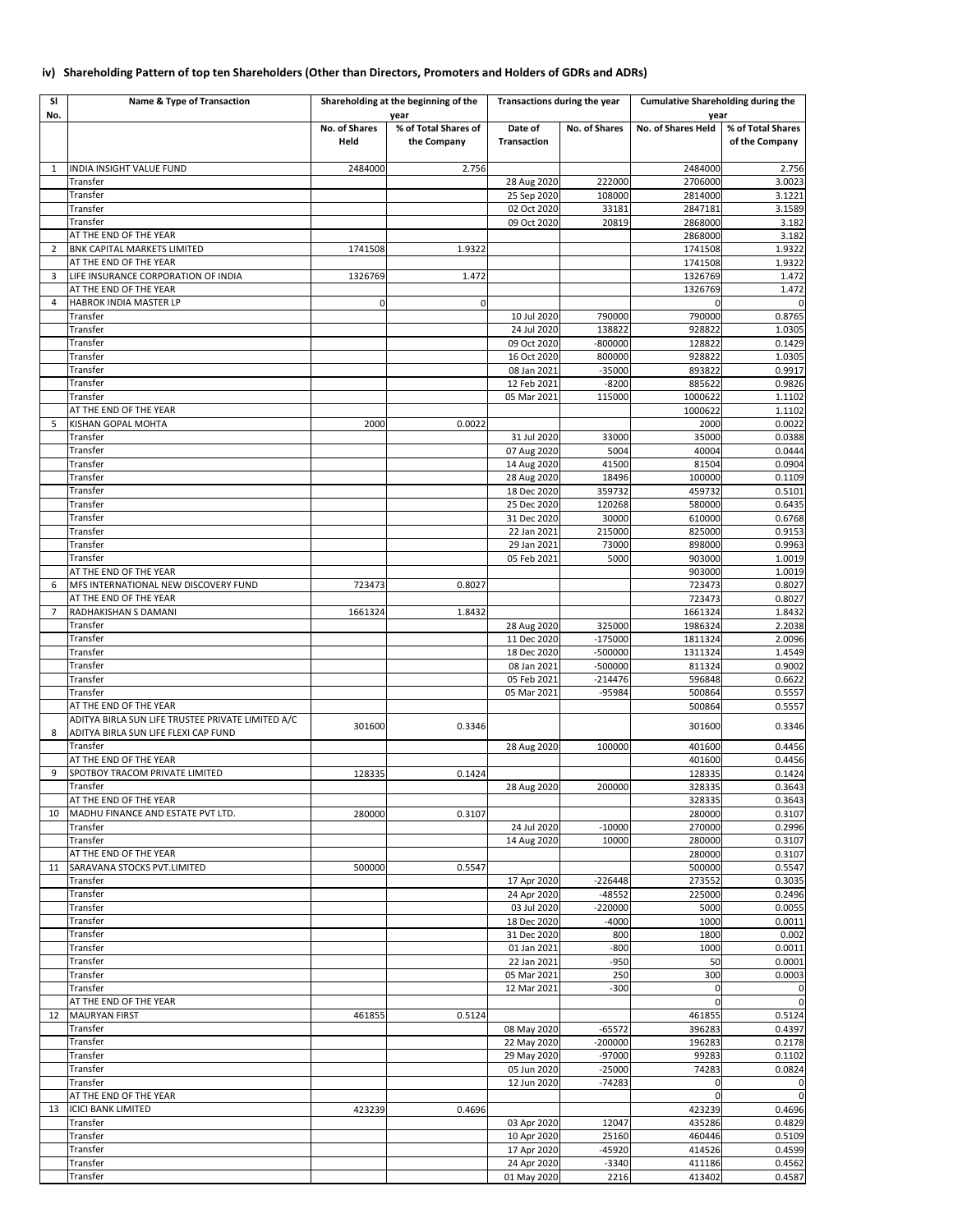# **iv) Shareholding Pattern of top ten Shareholders (Other than Directors, Promoters and Holders of GDRs and ADRs)**

| <b>SI</b> | <b>Name &amp; Type of Transaction</b>  | Shareholding at the beginning of the |                      | Transactions during the year |                      | <b>Cumulative Shareholding during the</b> |                   |  |
|-----------|----------------------------------------|--------------------------------------|----------------------|------------------------------|----------------------|-------------------------------------------|-------------------|--|
| No.       |                                        |                                      | year                 |                              |                      | year                                      |                   |  |
|           |                                        | <b>No. of Shares</b>                 | % of Total Shares of | Date of                      | <b>No. of Shares</b> | No. of Shares Held                        | % of Total Shares |  |
|           |                                        | Held                                 | the Company          | <b>Transaction</b>           |                      |                                           | of the Company    |  |
|           |                                        |                                      |                      |                              |                      |                                           |                   |  |
|           | <b>Transfer</b>                        |                                      |                      | 08 May 2020                  | 27415                | 440817                                    | 0.4891            |  |
|           | <b>Transfer</b>                        |                                      |                      | 15 May 2020                  | $-179014$            | 261803                                    | 0.2905            |  |
|           | <b>Transfer</b>                        |                                      |                      | 22 May 2020                  | 3797                 | 265600                                    | 0.2947            |  |
|           | Transfer                               |                                      |                      | 29 May 2020                  | $-13167$             | 252433                                    | 0.2801            |  |
|           | Transfer                               |                                      |                      | 05 Jun 2020                  | 193437               | 445870                                    | 0.4947            |  |
|           | Transfer                               |                                      |                      | 12 Jun 2020                  | 5297                 | 451167                                    | 0.5006            |  |
|           | Transfer                               |                                      |                      | 19 Jun 2020                  | $-285743$            | 165424                                    | 0.1835            |  |
|           | <b>Transfer</b>                        |                                      |                      | 26 Jun 2020                  | $-4829$              | 160595                                    | 0.1782            |  |
|           | <b>Transfer</b>                        |                                      |                      | 30 Jun 2020                  | 11872                | 172467                                    | 0.1913            |  |
|           | Transfer                               |                                      |                      | 03 Jul 2020                  | $-19977$             | 152490                                    | 0.1692            |  |
|           | Transfer                               |                                      |                      | 10 Jul 2020                  | 91245                | 243735                                    | 0.2704            |  |
|           | <b>Transfer</b>                        |                                      |                      | 17 Jul 2020                  | 6221                 | 249956                                    | 0.2773            |  |
|           | <b>Transfer</b>                        |                                      |                      | 24 Jul 2020                  | 36                   | 249992                                    | 0.2774            |  |
|           | Transfer                               |                                      |                      | 31 Jul 2020                  | $-248109$            | 1883                                      | 0.0021            |  |
|           | Transfer                               |                                      |                      | 07 Aug 2020                  | 114507               | 116390                                    | 0.1291            |  |
|           | <b>Transfer</b>                        |                                      |                      | 14 Aug 2020                  | 59267                | 175657                                    | 0.1949            |  |
|           | <b>Transfer</b>                        |                                      |                      | 21 Aug 2020                  | 30840                | 206497                                    | 0.2291            |  |
|           | <b>Transfer</b>                        |                                      |                      | 28 Aug 2020                  | $-61260$             | 145237                                    | 0.1611            |  |
|           | Transfer                               |                                      |                      | 04 Sep 2020                  | $-145237$            |                                           | <sup>0</sup>      |  |
|           | AT THE END OF THE YEAR                 |                                      |                      |                              |                      |                                           | $\Omega$          |  |
| 14        | <b>UPENDRA DOSHI</b>                   | 400000                               | 0.4438               |                              |                      | 400000                                    | 0.4438            |  |
|           | Transfer                               |                                      |                      | 07 Aug 2020                  | $-400000$            | ∩                                         | $\overline{0}$    |  |
|           | AT THE END OF THE YEAR                 |                                      |                      |                              |                      |                                           | $\Omega$          |  |
| 15        | <b>BALKRISHNA KESHARLAL KABARE HUF</b> | 336214                               | 0.373                |                              |                      | 336214                                    | 0.373             |  |
|           | <b>Transfer</b>                        |                                      |                      | 10 Jul 2020                  | $-11214$             | 325000                                    | 0.3606            |  |
|           | <b>Transfer</b>                        |                                      |                      | 17 Jul 2020                  | $-325000$            | 0                                         | $\overline{0}$    |  |
|           | AT THE END OF THE YEAR                 |                                      |                      |                              |                      | 0                                         | $\overline{0}$    |  |

2. The details of holding has been clubbed based on PAN.

3. % of total Shares of the Company is based on the paid up Capital of the Company at the end of the Year.

Note: 1. Paid up Share Capital of the Company (Face Value Rs. 5.00) at the end of the year is 9,01,32,009 Shares.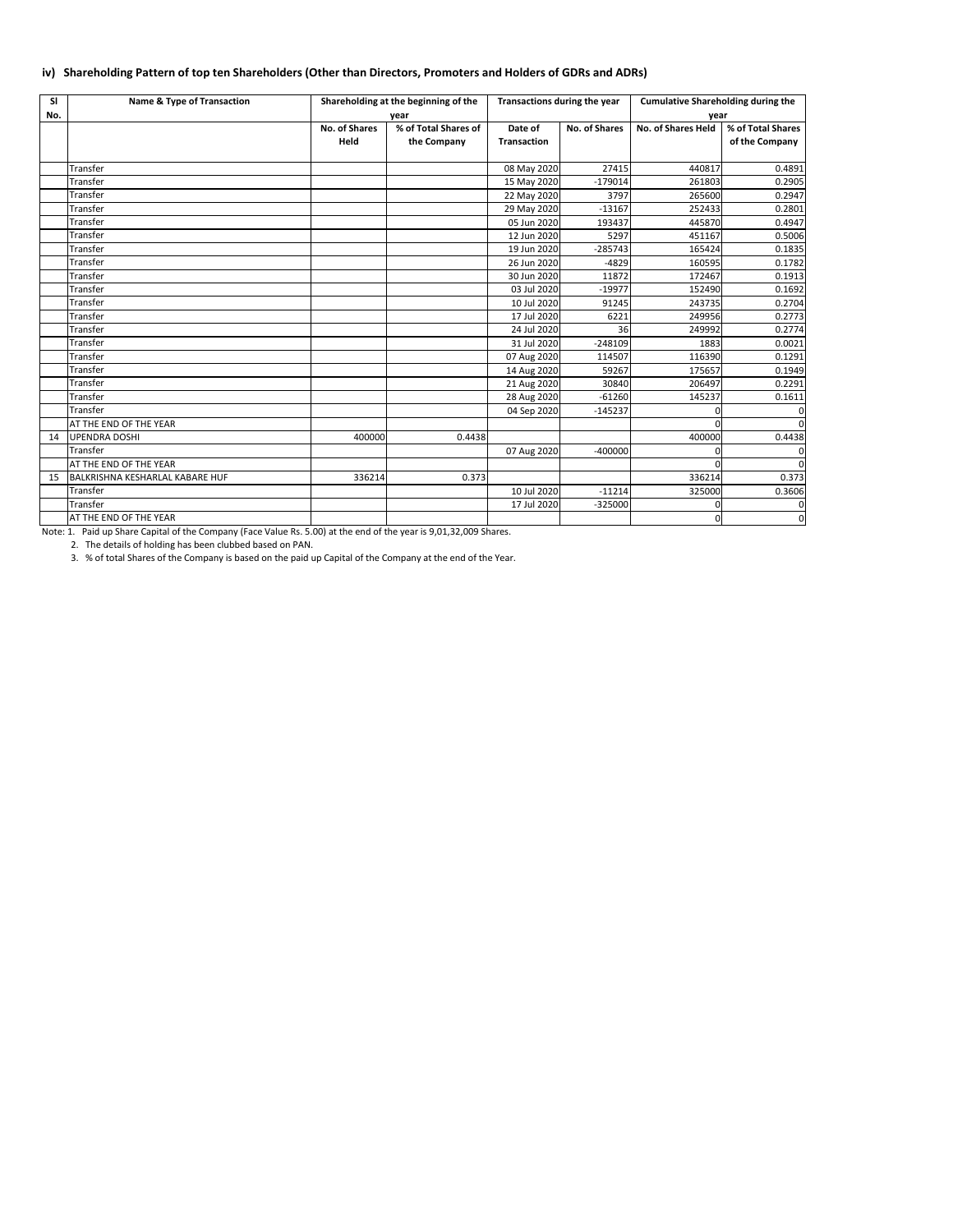| SI. | Shareholding of each Directors and each Shareholding at the beginning of the |               |                      |                                   | <b>Transactions during the year</b> | Cumulative Shareholding during the year |                      |
|-----|------------------------------------------------------------------------------|---------------|----------------------|-----------------------------------|-------------------------------------|-----------------------------------------|----------------------|
| No. | <b>Key Managerial Personnel</b>                                              | Ivear         |                      |                                   |                                     |                                         |                      |
|     | A) Name of the Director                                                      | No. of shares | % of total shares of | Date of Transaction No. of Shares |                                     | <b>No. of shares</b>                    | % of total shares of |
|     |                                                                              |               | the company          |                                   |                                     |                                         | the company          |
|     | Mr. Sanjiv Goenka                                                            | 80,876        | 0.10                 |                                   |                                     | 91,659                                  | 0.10                 |
|     | Mr. Shashwat Goenka                                                          | 66,844        | 0.08                 |                                   |                                     | 75,756                                  | 0.08                 |
|     | $ B $ Key managerial personnel (KMP's)                                       |               |                      |                                   |                                     |                                         |                      |
|     | At the end of the year                                                       | 147,720       | 0.19                 |                                   |                                     | 167,415                                 | 0.19                 |

# **v) Shareholding of Directors and Key Managerial Personnel**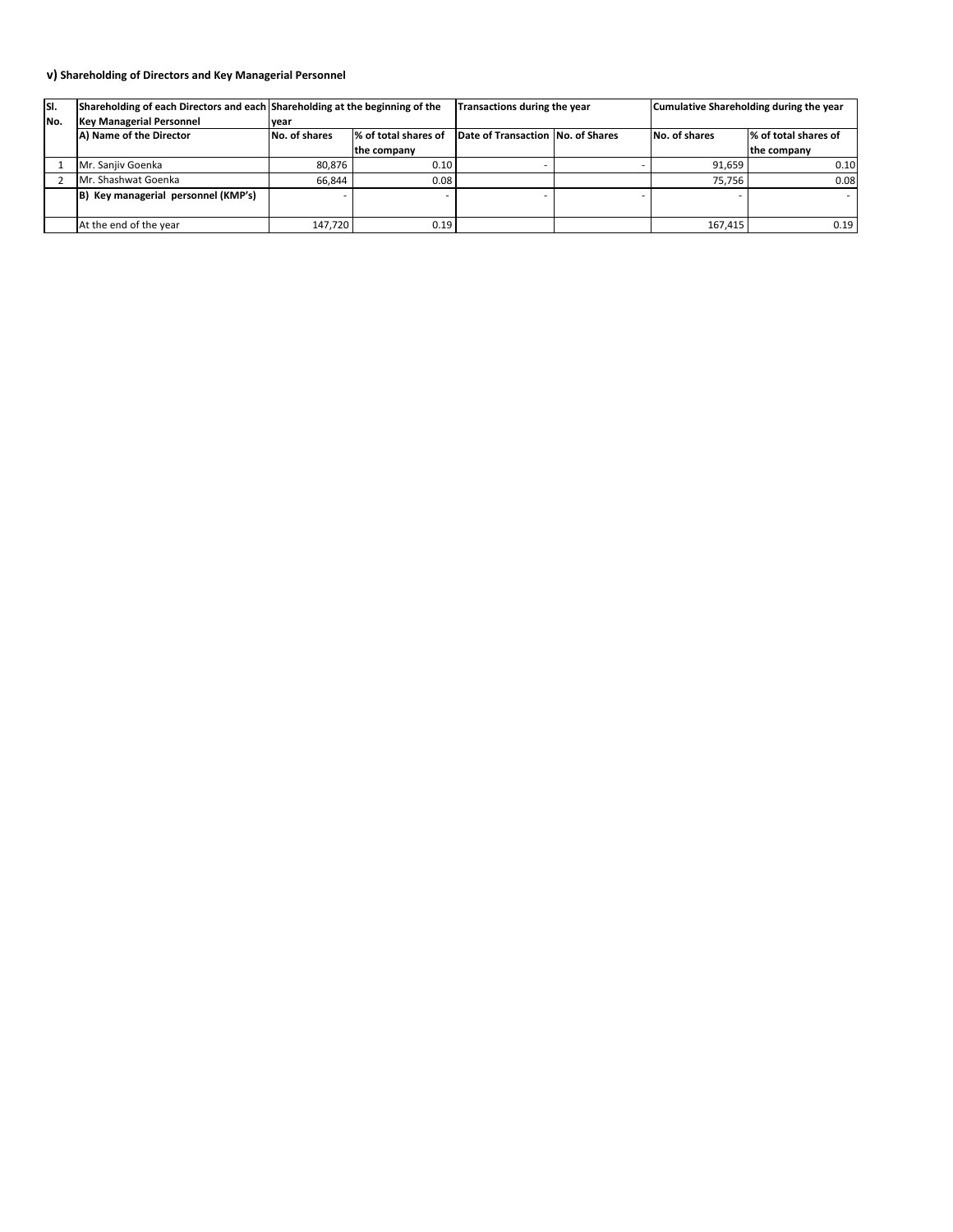## **V) INDEBTEDNESS**

**Indebtedness of the Company including interest outstanding/accrued but not due for payment :**

|                                                  |                 |                  |                 | (Rs. In Lakhs)            |
|--------------------------------------------------|-----------------|------------------|-----------------|---------------------------|
| <b>Particulars</b>                               | <b>Secured</b>  | <b>Unsecured</b> | <b>Deposits</b> | <b>Total Indebtedness</b> |
|                                                  | Loans           | Loans            |                 |                           |
|                                                  | excluding       |                  |                 |                           |
|                                                  | <b>Deposits</b> |                  |                 |                           |
| Indebtedness<br>at the<br>beginning<br>of<br>the |                 |                  |                 |                           |
| financial year                                   |                 |                  |                 |                           |
|                                                  |                 |                  |                 |                           |
| i) Principal Amount                              | 7,000.00        | 2,856.00         | Nil             | 9,856.00                  |
| ii)Interest due but not paid                     | Nil             | Nil              | Nil             | Nil                       |
| iii)Interest accrued but not due                 | 1.82            | 47.50            | Nil             | 49.32                     |
| Total (i+ii+iii)                                 | 7,001.82        | 2,903.50         |                 | 9,905.32                  |
| Change in Indebtedness during the financial      |                 |                  |                 |                           |
| year                                             |                 |                  |                 |                           |
|                                                  |                 |                  |                 |                           |
| Addition                                         | 14,943.53       | Nil              | <b>Nil</b>      | 14,943.53                 |
| Reduction                                        | (4,667.00)      | (2,903.50)       | Nil             | (7,570.50)                |
| <b>Net Change</b>                                | 10,276.53       | (2,903.50)       | Nil             | 7,373.03                  |
| Indebtedness at the end of the financial year    |                 |                  |                 |                           |
|                                                  |                 |                  |                 |                           |
| i)Principal Amount                               | 17,278.35       | Nil              | Nil             | 17,278.35                 |
| ii)Interest due but not paid                     | Nil             | Nil              | Nil             | Nil                       |
| iii)Interest accrued but not due                 | 100.62          | Nil              | Nil             | 100.62                    |
| Total (i+ii+iii)                                 | 17,378.97       | $\blacksquare$   |                 | 17,378.97                 |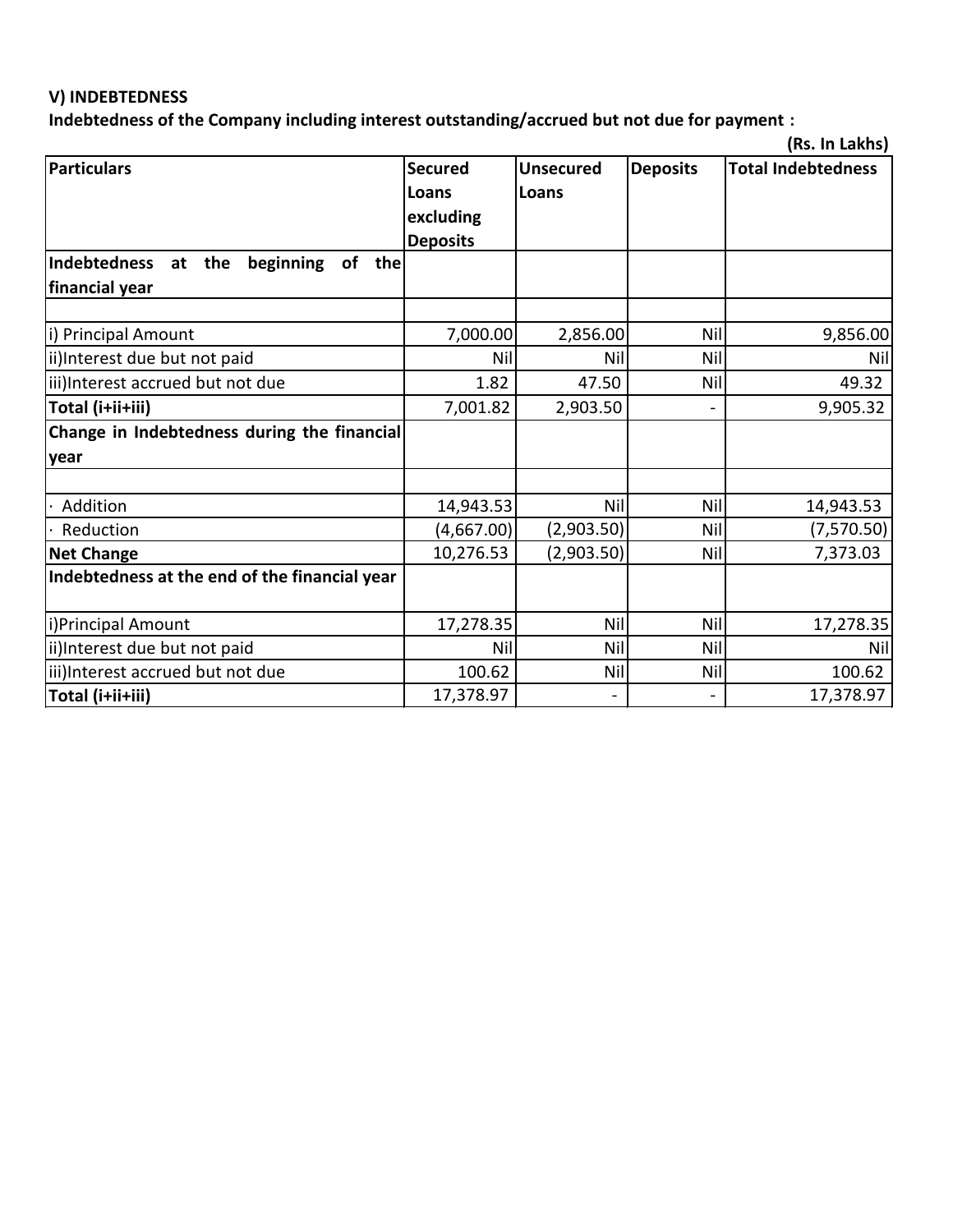**(Rs. In Lakhs)**

|                |                                                                                          |                   |                           | (Rs. In Lakhs)      |
|----------------|------------------------------------------------------------------------------------------|-------------------|---------------------------|---------------------|
| SI. No.        | <b>Particulars of Remuneration</b>                                                       |                   | Name of MD/WTD/ Manager   | <b>Total Amount</b> |
|                |                                                                                          | Mr.               | Devendra Mr. Rahul Nayak, |                     |
|                |                                                                                          | Chawla, CEO & WTD |                           |                     |
|                |                                                                                          | <b>MD</b>         |                           |                     |
| 1              | <b>Gross salary</b>                                                                      |                   |                           |                     |
|                | (a) Salary as per provisions contained in section $17(1)$ of the<br>Income-tax Act, 1961 | 925.75            | 144.92                    | 1,070.67            |
|                | (b) Value of perquisites u/s 17(2) Income-tax Act, 1961                                  |                   |                           |                     |
|                | (c) Profits in lieu of salary under section 17(3) Income-tax Act,                        |                   |                           |                     |
|                | 1961                                                                                     |                   |                           |                     |
| $\overline{2}$ | <b>Stock Option</b>                                                                      |                   |                           |                     |
| 3              | Sweat equity                                                                             |                   |                           |                     |
| 4              | Commission                                                                               |                   |                           |                     |
|                | as % of profit                                                                           |                   |                           |                     |
|                | others.                                                                                  |                   |                           |                     |
| 5              | Others - Contribution to Provident and Superannuation Fund                               | 25.64             | 7.97                      | 33.61               |
|                | Rent a cab                                                                               | 18.00             | 18.00                     | 36.00               |
|                | Total                                                                                    | 969.39            | 170.89                    | 1,140.28            |
|                | Ceiling as per the Act                                                                   |                   |                           |                     |

|                | (RS. In Lakns)                                     |                          |                             |                          |                          |       |  |  |
|----------------|----------------------------------------------------|--------------------------|-----------------------------|--------------------------|--------------------------|-------|--|--|
|                |                                                    |                          | <b>Name of the Director</b> |                          |                          |       |  |  |
| Sl. No.        | <b>Particulars of Remuneration</b>                 | <b>Utsav Parekh</b>      | <b>Pratip Chaudhuri</b>     | Rekha Sethi              | <b>Debanjan Mandal</b>   |       |  |  |
| $\mathbf{1}$   | <b>Independent Directors</b>                       |                          |                             |                          |                          |       |  |  |
|                | (a) Fee for attending board and committee meetings | 12.00                    | 7.00                        | 4.50                     | 8.00                     | 31.50 |  |  |
|                | (b) Commission                                     |                          | $\sim$                      |                          | $\overline{\phantom{a}}$ |       |  |  |
|                | (c) Others                                         | $\overline{\phantom{0}}$ | $\sim$                      | $\overline{\phantom{0}}$ | $\sim$                   |       |  |  |
|                | Total(1)                                           | 12.00                    | 7.00                        | 4.50                     | 8.00                     | 31.50 |  |  |
|                |                                                    |                          |                             |                          |                          |       |  |  |
| $\overline{2}$ | <b>Other Non Executive Directors</b>               | Sanjiv Goenka            | <b>Shashwat Goenka</b>      |                          |                          |       |  |  |
|                | (a) Fee for attending board and committee meetings | 8.00                     | 11.00                       |                          |                          | 19.00 |  |  |
|                | (b) Commission                                     | $\overline{\phantom{0}}$ | $\sim$                      |                          |                          |       |  |  |
|                | (c) Others                                         | $\overline{\phantom{0}}$ | $\sim$                      |                          |                          |       |  |  |
|                | Total(2)                                           | 8.00                     | 11.00                       |                          |                          | 19.00 |  |  |
|                |                                                    |                          |                             |                          |                          |       |  |  |
|                | $Total(B)=(1+2)$                                   | 20.00                    | 18.00                       | 4.50                     | 8.00                     | 50.50 |  |  |
|                | <b>Total Managerial Remuneration</b>               |                          |                             |                          |                          |       |  |  |
|                | overall Ceiling as per the Act                     |                          | $\overline{\phantom{0}}$    |                          |                          |       |  |  |

|                | (Rs. In Lakhs)                                                                         |                                                  |                                    |                     |  |  |  |  |
|----------------|----------------------------------------------------------------------------------------|--------------------------------------------------|------------------------------------|---------------------|--|--|--|--|
| SI.No.         | <b>Particulars of Remuneration</b>                                                     | <b>Key Managerial Personnel</b>                  |                                    |                     |  |  |  |  |
|                |                                                                                        | Rama Kant,<br><b>Company</b><br><b>Secretary</b> | <b>Kumar Tanmay,</b><br><b>CFO</b> | <b>Total Amount</b> |  |  |  |  |
| $\mathbf{1}$   | Gross salary                                                                           | 23.98                                            | 205.80                             | 229.78              |  |  |  |  |
|                | (a) Salary as per provisions contained in section 17(1) of the<br>Income-tax Act, 1961 |                                                  |                                    | 0.00                |  |  |  |  |
|                | (b) Value of perquisites u/s 17(2) Income-tax Act, 1961                                |                                                  |                                    | 0.00                |  |  |  |  |
|                | (c) Profits in lieu of salary under section 17(3) Income-tax Act,<br>1961              |                                                  |                                    | 0.00                |  |  |  |  |
|                |                                                                                        |                                                  |                                    | 0.00                |  |  |  |  |
| $\overline{2}$ | <b>Stock Option</b>                                                                    |                                                  |                                    | 0.00                |  |  |  |  |
| 3              | <b>Sweat Equity</b>                                                                    |                                                  |                                    | 0.00                |  |  |  |  |
| 4              | Commission                                                                             |                                                  |                                    | 0.00                |  |  |  |  |
|                | as % of profit                                                                         |                                                  |                                    | 0.00                |  |  |  |  |
|                | others                                                                                 |                                                  |                                    | 0.00                |  |  |  |  |
| 5              | Others – Contribution to Provident Fund and Superannuation Fund                        | 1.72                                             | 10.27                              | 11.99               |  |  |  |  |
|                | Rent a cab                                                                             | 5.40                                             |                                    | 5.40                |  |  |  |  |
|                | Total                                                                                  | 31.10                                            | 216.07                             | 247.17              |  |  |  |  |

### **VI. REMUNERATION OF DIRECTORS AND KEY MANAGERIAL PERSONNEL**

**A. Remuneration to Managing Director, Whole-time Directors and/or Manager:**

#### **B. Remuneration to other directors:**

# **C. Remuneration to Key Managerial Personnel Other than MD/Manager/WTD**